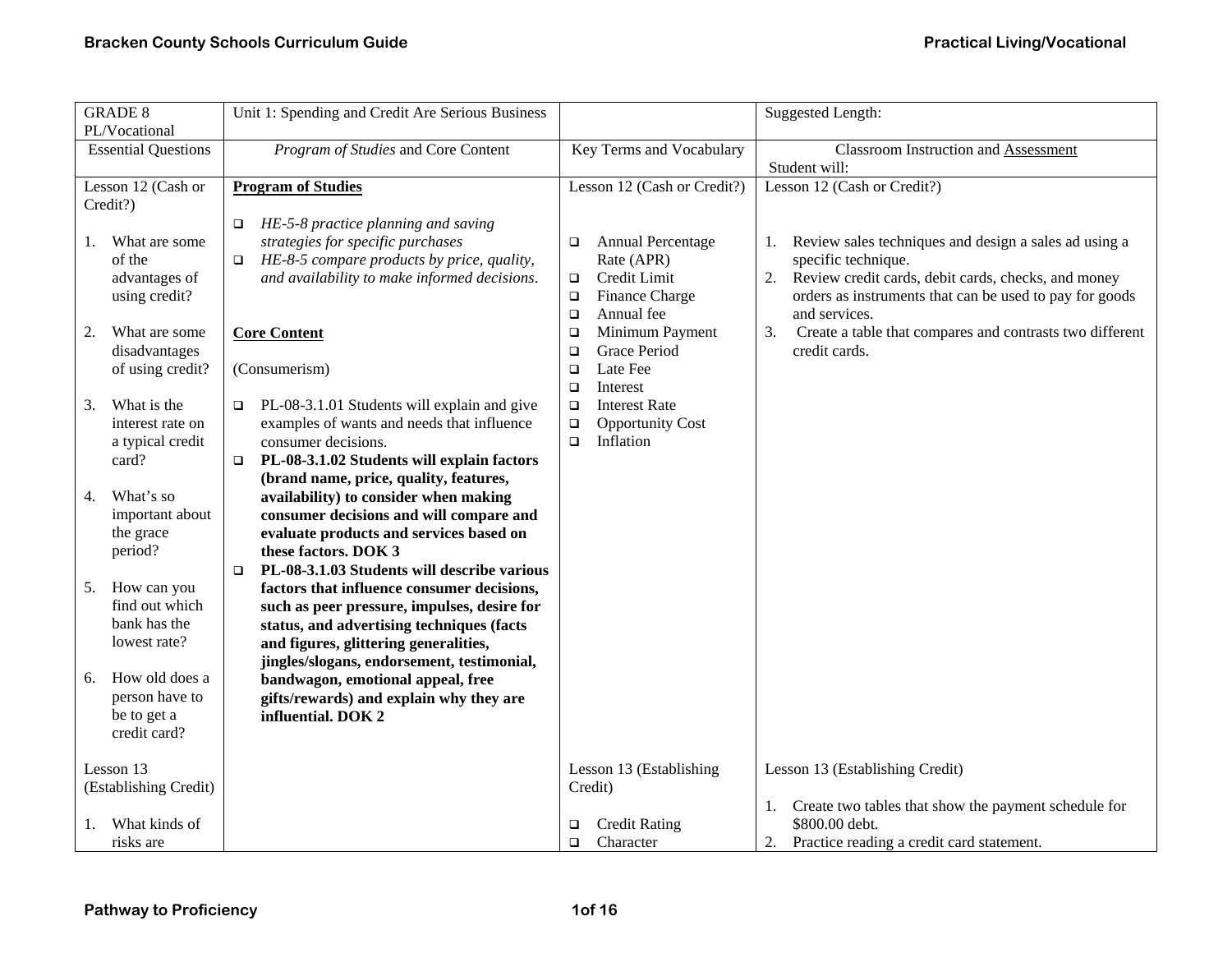| <b>GRADE 8</b>             | Unit 1: Spending and Credit Are Serious Business |                                           | <b>Suggested Length:</b>                                      |
|----------------------------|--------------------------------------------------|-------------------------------------------|---------------------------------------------------------------|
| PL/Vocational              |                                                  |                                           |                                                               |
| <b>Essential Questions</b> | Program of Studies and Core Content              | Key Terms and Vocabulary                  | <b>Classroom Instruction and Assessment</b>                   |
|                            |                                                  |                                           | Student will:                                                 |
| involved in the            |                                                  | Capacity<br>$\Box$                        | 3. Review loan applications and determine the character,      |
| use of credit?             |                                                  | Capital<br>$\Box$<br>Collateral<br>$\Box$ | capacity, and collateral of the borrower.                     |
| Why do some<br>2.          |                                                  |                                           | ASSESSMENT 13.1 Students will look at a credit card<br>$\Box$ |
| people have to             |                                                  |                                           | application and determine the character, capacity, and        |
| pay much more              |                                                  |                                           | collateral of the borrower.                                   |
| interest on their          |                                                  |                                           |                                                               |
| loans than other           |                                                  |                                           |                                                               |
| people?                    |                                                  |                                           |                                                               |
|                            |                                                  |                                           |                                                               |
| How can a<br>3.            |                                                  |                                           |                                                               |
| person improve             |                                                  |                                           |                                                               |
| a poor credit              |                                                  |                                           |                                                               |
| record?                    |                                                  |                                           |                                                               |
| What are some<br>4.        |                                                  |                                           |                                                               |
| things that can            |                                                  |                                           |                                                               |
| be used as                 |                                                  |                                           |                                                               |
| collateral?                |                                                  |                                           |                                                               |
|                            |                                                  |                                           |                                                               |
| What happens if<br>5.      |                                                  |                                           |                                                               |
| a person fails to          |                                                  |                                           |                                                               |
| repay a loan               |                                                  |                                           |                                                               |
| that is backed             |                                                  |                                           |                                                               |
| by collateral?             |                                                  |                                           |                                                               |
|                            |                                                  |                                           |                                                               |
| Lesson 14<br>(Comparison   |                                                  | Lesson 14 (Comparison                     | Lesson 14 (Comparison Shopping)                               |
| Shopping)                  |                                                  | Shopping                                  |                                                               |
|                            |                                                  | Cost/benefit analysis<br>$\Box$           | Review major steps in a purchase decision.<br>1.              |
|                            |                                                  | <b>Opportunity Cost</b><br>$\Box$         | Review situations that demonstrate deceptive sales<br>2.      |
|                            |                                                  | <b>Deceptive Practices</b><br>$\Box$      | techniques and answer questions about each situation.         |
|                            |                                                  | Decision-making grid<br>$\Box$            |                                                               |
|                            |                                                  | <b>Transfer Payments</b><br>$\Box$        | ASSESSMENT 14.1 Students will construct steps in a<br>$\Box$  |
|                            |                                                  | <b>FICA</b><br>$\Box$                     | purchase decision and make a decision- grid for a             |
|                            |                                                  |                                           | purchase they would like to make.                             |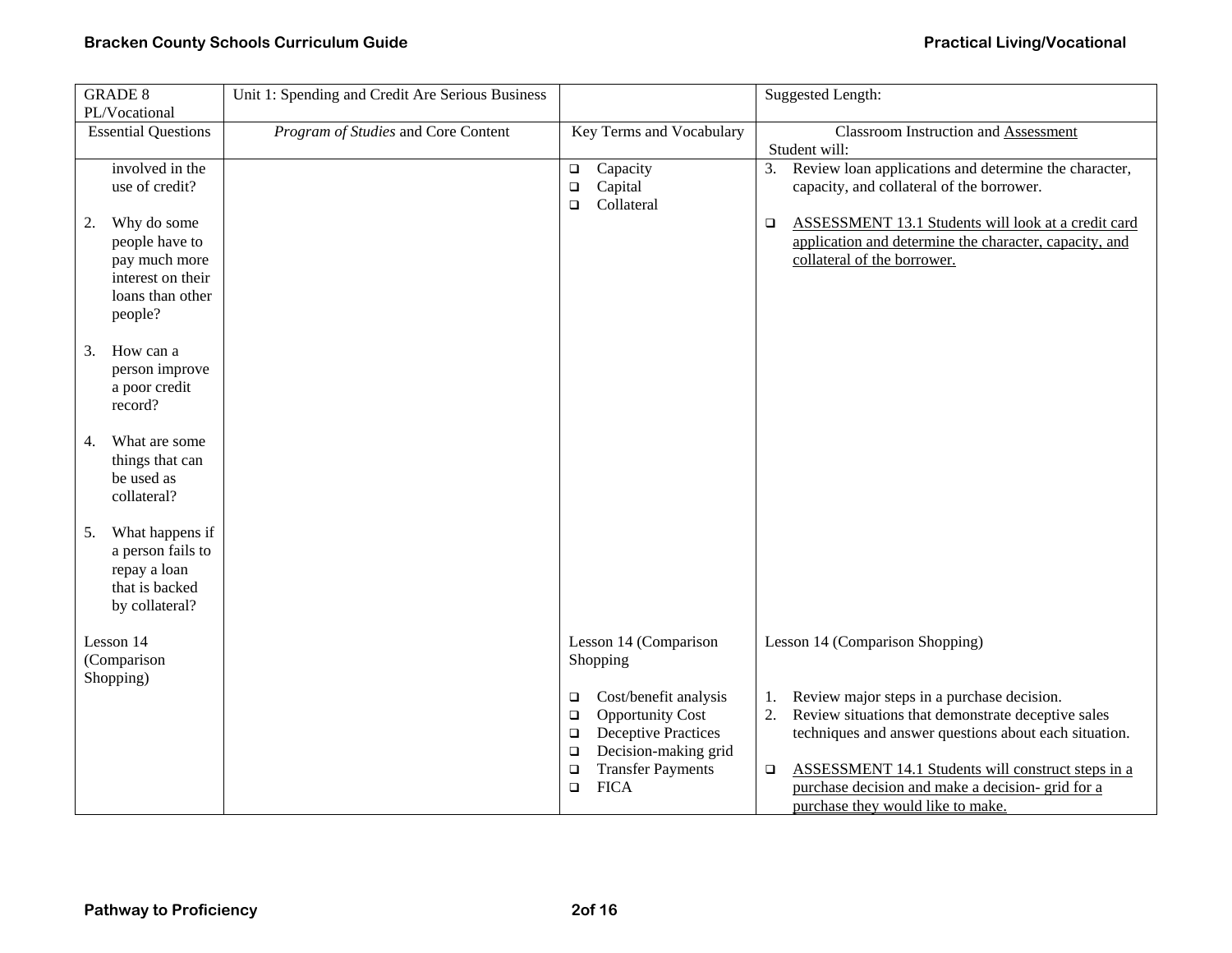| <b>GRADE 8</b>                                                                                                                                                                                                                                                                                   | Unit 2: Get a Plan: Get a Grip on Life                                                                                                                                                                                                                                                                                                                                                              |                                                                                                                                                                          | <b>Suggested Length:</b>                                                                                                                                                                                                                                                                                                            |
|--------------------------------------------------------------------------------------------------------------------------------------------------------------------------------------------------------------------------------------------------------------------------------------------------|-----------------------------------------------------------------------------------------------------------------------------------------------------------------------------------------------------------------------------------------------------------------------------------------------------------------------------------------------------------------------------------------------------|--------------------------------------------------------------------------------------------------------------------------------------------------------------------------|-------------------------------------------------------------------------------------------------------------------------------------------------------------------------------------------------------------------------------------------------------------------------------------------------------------------------------------|
| PL/Vocational<br><b>Essential Questions</b>                                                                                                                                                                                                                                                      | Program of Studies and Core Content                                                                                                                                                                                                                                                                                                                                                                 | Key Terms and Vocabulary                                                                                                                                                 | <b>Classroom Instruction and Assessment</b><br>Student will:                                                                                                                                                                                                                                                                        |
| Lesson 15                                                                                                                                                                                                                                                                                        | <b>Program of Studies</b>                                                                                                                                                                                                                                                                                                                                                                           | Lesson 15 (Managing Cash)                                                                                                                                                | Lesson 15 (Managing Cash)                                                                                                                                                                                                                                                                                                           |
| (Managing Cash)<br>What is meant<br>1.<br>by the<br>expression 'pay<br>yourself first?'<br>Is a budget<br>2.<br>necessary if a<br>person has only<br>periodic income<br>and expenses?<br>Why should a<br>3.<br>student have a<br>budget?<br>What is the best<br>4.<br>way to set up a<br>budget? | <b>Core Content</b><br>(Financial Literacy)<br>PL-08-3.2.01 Students will describe<br>$\Box$<br>financial management practices and the<br>purpose of budgeting, savings, banking<br>services, (e.g., checking and savings<br>accounts, debit/credit, certificate of<br>deposit) and general types of investments<br>(stocks, bonds, mutual funds) and develop<br>a short-term financial plan. DOK 3 | <b>Fixed Expenses</b><br>□<br>Variable Expenses<br>□<br>Periodic Income<br>$\Box$<br><b>Budget</b><br>$\Box$<br><b>Opportunity Cost</b><br>$\Box$<br>Trade-Off<br>$\Box$ | 1. Create a table that categorizes purchases in various<br>categories.<br>Review various budgets and determine if they are<br>2.<br>spending more or less than they earned.<br>ASSESSMENT 15.1 Students will review the budget of<br>$\Box$<br>a wealthy person and answer questions about how the<br>money in the budget is spent. |
| How important<br>5.<br>is record-<br>keeping?                                                                                                                                                                                                                                                    |                                                                                                                                                                                                                                                                                                                                                                                                     |                                                                                                                                                                          |                                                                                                                                                                                                                                                                                                                                     |
| Lesson 16<br>(Choosing and<br>Using a Checking<br>Account)                                                                                                                                                                                                                                       |                                                                                                                                                                                                                                                                                                                                                                                                     | Lesson 16 (Choosing and<br>Using a Checking Account)<br><b>ATM</b><br>$\Box$<br>Debit Card<br>$\Box$                                                                     | Lesson 16 (Choosing and Using a Checking Account)<br>Design a check.<br>1.<br>2.<br>Complete a checkbook register and fill out sample                                                                                                                                                                                               |
| How does an<br>1.<br>automatic teller<br>machine (ATM)<br>work?<br>2.<br>What is the                                                                                                                                                                                                             |                                                                                                                                                                                                                                                                                                                                                                                                     | Deposit<br>□<br>Withdrawal<br>$\Box$<br><b>FDIC</b><br>$\Box$<br>Interest<br>$\Box$<br>Service Charge<br>□<br>Overdraft<br>$\Box$                                        | checks.<br>3.<br>Learn how open a checking account.<br>Learn about ATM safety.<br>4.<br>ASSESSMENT 16.1 Develop a bank ad that invites the<br>▫<br>public to open a checking account at your bank.                                                                                                                                  |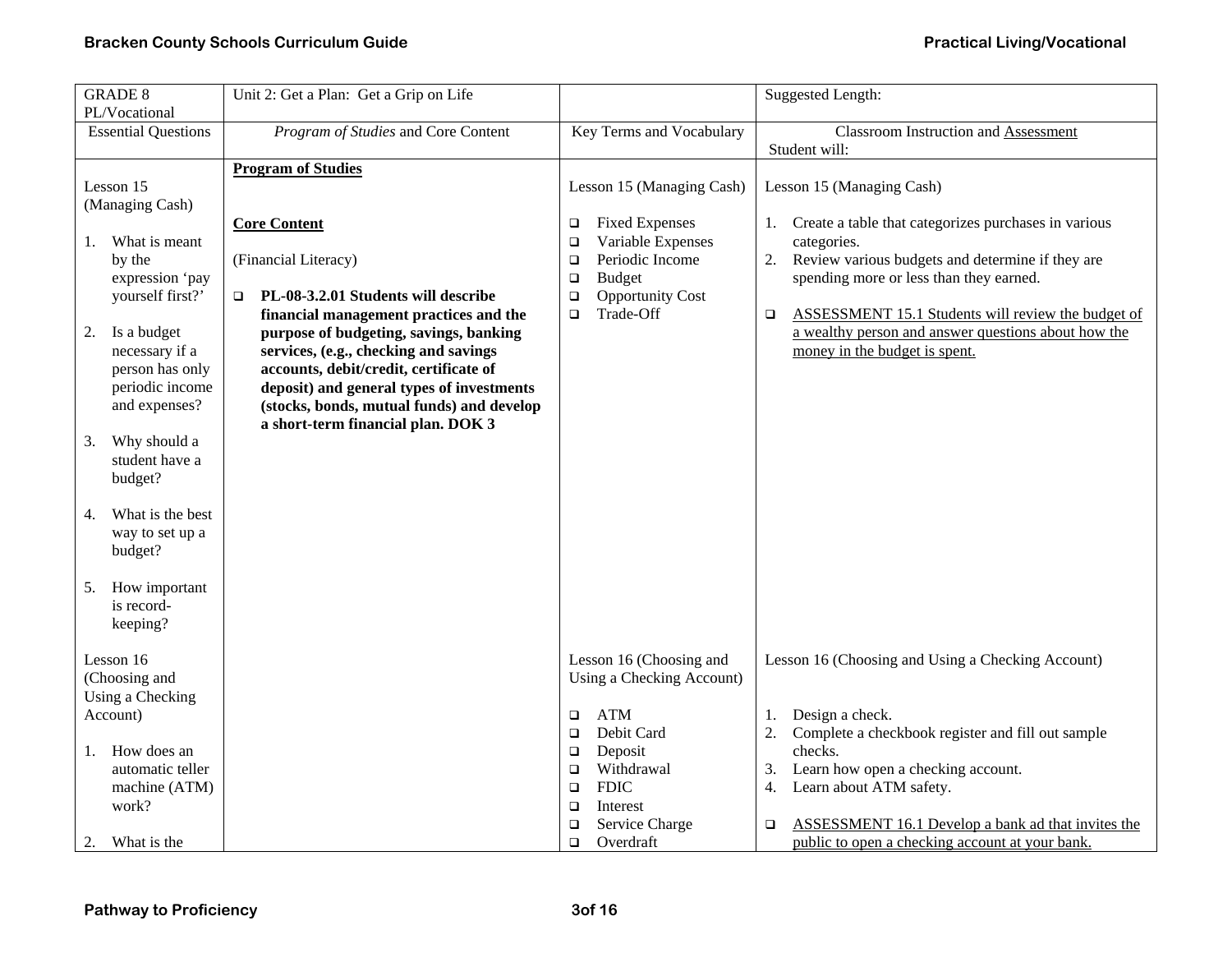| <b>GRADE 8</b>             | Unit 2: Get a Plan: Get a Grip on Life |                                                                      | <b>Suggested Length:</b>                              |
|----------------------------|----------------------------------------|----------------------------------------------------------------------|-------------------------------------------------------|
| PL/Vocational              |                                        |                                                                      |                                                       |
| <b>Essential Questions</b> | Program of Studies and Core Content    | Key Terms and Vocabulary                                             | <b>Classroom Instruction and Assessment</b>           |
|                            |                                        |                                                                      | Student will:                                         |
| difference                 |                                        | $\Box$ PIN                                                           |                                                       |
| between a debit            |                                        |                                                                      |                                                       |
| card and a                 |                                        |                                                                      |                                                       |
| credit card?               |                                        |                                                                      |                                                       |
| What happens if<br>3.      |                                        |                                                                      |                                                       |
| you write a                |                                        |                                                                      |                                                       |
| check for more             |                                        |                                                                      |                                                       |
| than you have              |                                        |                                                                      |                                                       |
| in your                    |                                        |                                                                      |                                                       |
| checking                   |                                        |                                                                      |                                                       |
| account?                   |                                        |                                                                      |                                                       |
|                            |                                        |                                                                      |                                                       |
| What other<br>4.           |                                        |                                                                      |                                                       |
| service charges            |                                        |                                                                      |                                                       |
| might be added             |                                        |                                                                      |                                                       |
| to you account?            |                                        |                                                                      |                                                       |
| Is money<br>5.             |                                        |                                                                      |                                                       |
| always safe in a           |                                        |                                                                      |                                                       |
| savings or                 |                                        |                                                                      |                                                       |
| checking                   |                                        | Lesson 17 (What Taxes                                                | Lesson 17 (What Taxes Affect You?)                    |
| account?                   |                                        | Affect You?)                                                         |                                                       |
|                            |                                        |                                                                      |                                                       |
| Lesson 17 (What            |                                        | Gross pay<br>$\Box$                                                  | Study how taxes are collected.<br>1.                  |
| Taxes Affect You?)         |                                        | Net Pay<br>$\Box$                                                    | 2.<br>Read about the use of taxes to construct roads. |
|                            |                                        | Take-Home Pay<br>$\Box$                                              |                                                       |
| Does everyone<br>1.        |                                        | Payroll Deduction<br>$\Box$<br><b>IRS</b>                            | ASSESSMENT 17.1 Where Did the Money Go?<br>$\Box$     |
| have to pay                |                                        | $\Box$                                                               | Students will look at a paycheck stub and answer      |
| income tax?                |                                        | <b>Income Tax</b><br>$\Box$<br><b>Real Estate Property</b><br>$\Box$ | questions.                                            |
| How are income<br>2.       |                                        | Tax                                                                  |                                                       |
| taxes                      |                                        |                                                                      |                                                       |
| calculated?                |                                        |                                                                      |                                                       |
| Why are income<br>3.       |                                        |                                                                      |                                                       |
| taxes deducted             |                                        |                                                                      |                                                       |
| from paychecks             |                                        |                                                                      |                                                       |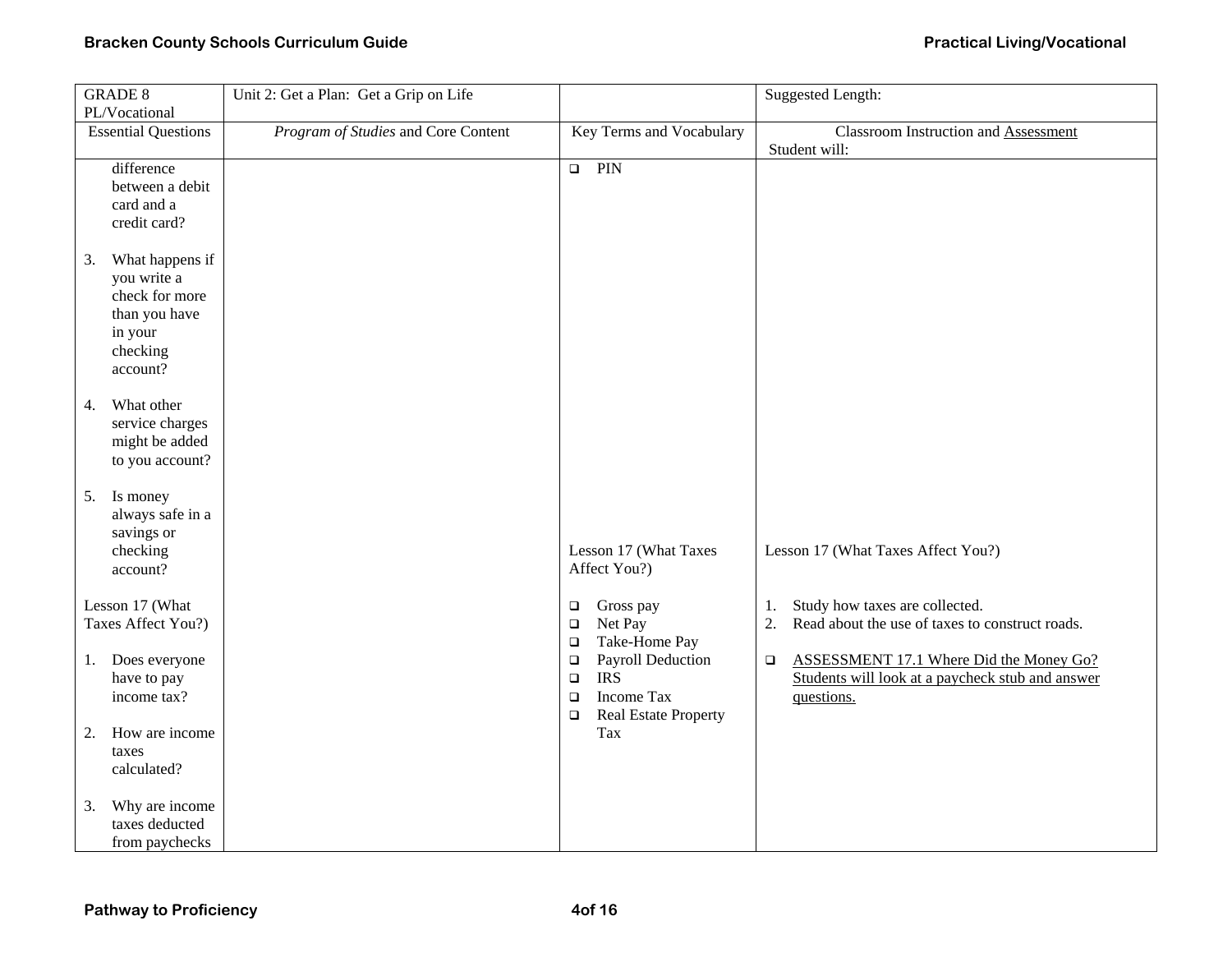|               | <b>GRADE 8</b>                               | Unit 2: Get a Plan: Get a Grip on Life |                          | <b>Suggested Length:</b>             |
|---------------|----------------------------------------------|----------------------------------------|--------------------------|--------------------------------------|
| PL/Vocational |                                              |                                        |                          |                                      |
|               | <b>Essential Questions</b>                   | Program of Studies and Core Content    | Key Terms and Vocabulary | Classroom Instruction and Assessment |
|               |                                              |                                        |                          | Student will:                        |
|               | all year long?                               |                                        |                          |                                      |
| 4.            | Who receives<br>social security<br>benefits? |                                        |                          |                                      |
| 5.            | Who pays<br>social security<br>taxes?        |                                        |                          |                                      |
| 6.            | What is a sales<br>tax?                      |                                        |                          |                                      |
| 7.            | What are<br>transfer<br>payments?            |                                        |                          |                                      |
| 8.            | What is a real<br>estate property<br>tax?    |                                        |                          |                                      |

| <b>GRADE 8</b>             | Unit 3: Environment and Our Community         |                                | Suggested Length:                                      |
|----------------------------|-----------------------------------------------|--------------------------------|--------------------------------------------------------|
| PL/Vocational              |                                               |                                |                                                        |
| <b>Essential Questions</b> | Program of Studies and Core Content           | Key Terms and Vocabulary       | <b>Classroom Instruction and Assessment</b>            |
|                            |                                               |                                | Student will:                                          |
| Lesson 15 (Save the        | <b>Program of Studies</b>                     | Lesson 15 (Save the Babies)    | Lesson 15 (Save the Babies)                            |
| Babies)                    |                                               |                                |                                                        |
|                            |                                               |                                |                                                        |
| How can you do             | <b>Core Content</b>                           | <b>Benefits</b><br>□           | Study how a community solves a water pollution         |
| a cost/benefit             |                                               | Costs<br>□                     | problem.                                               |
| analysis on an             | (Community and Environment)                   | Public Choice Theory<br>$\Box$ |                                                        |
| environmental              |                                               | Scarcity<br>$\Box$             |                                                        |
| issue?                     | PL-08-3.1.04 Students will describe<br>$\Box$ |                                |                                                        |
|                            | consumer actions (reuse, reduce, recycle)     |                                |                                                        |
| Lesson 16 (Why             | and explain how these actions impact the      | Lesson 16 (Why Would           | Lesson 16 (Why Would People Cut Down Trees in a Public |
| Would People Cut           | environment (e.g., conserving resources,      | People Cut Down Trees in a     | Park?)                                                 |
| Down Trees in a            | reducing pollution, reducing solid waste,     | Public Park?)                  |                                                        |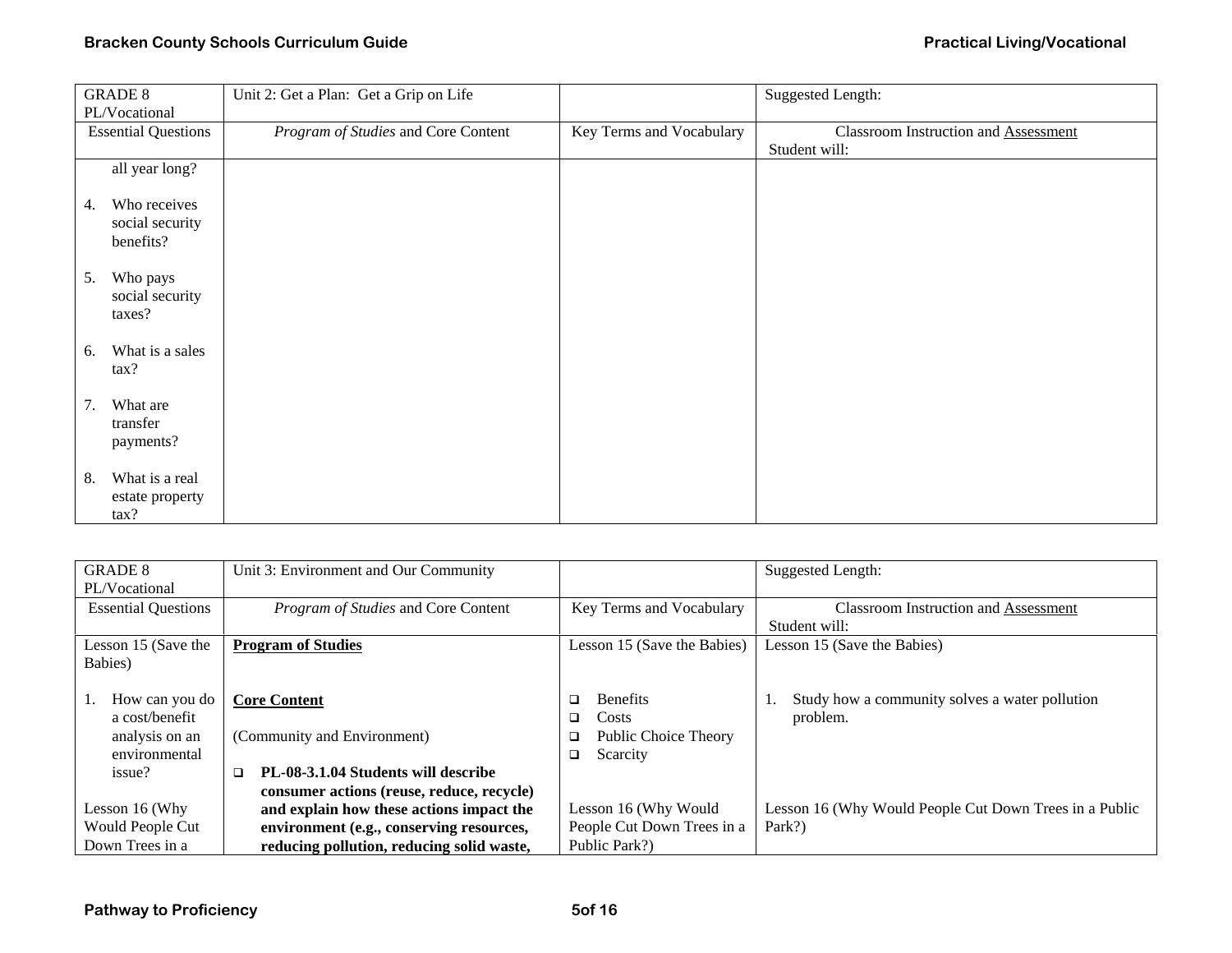| <b>GRADE 8</b>                                                                                                                                | Unit 3: Environment and Our Community                                                                                                                                                                                                                                                                                                                              |                                                                                                                                                                                                 | <b>Suggested Length:</b>                                                                                                                                                                                                                                                                                                                                                                                                     |
|-----------------------------------------------------------------------------------------------------------------------------------------------|--------------------------------------------------------------------------------------------------------------------------------------------------------------------------------------------------------------------------------------------------------------------------------------------------------------------------------------------------------------------|-------------------------------------------------------------------------------------------------------------------------------------------------------------------------------------------------|------------------------------------------------------------------------------------------------------------------------------------------------------------------------------------------------------------------------------------------------------------------------------------------------------------------------------------------------------------------------------------------------------------------------------|
| PL/Vocational<br><b>Essential Questions</b>                                                                                                   | Program of Studies and Core Content                                                                                                                                                                                                                                                                                                                                | Key Terms and Vocabulary                                                                                                                                                                        | Classroom Instruction and Assessment                                                                                                                                                                                                                                                                                                                                                                                         |
|                                                                                                                                               |                                                                                                                                                                                                                                                                                                                                                                    |                                                                                                                                                                                                 | Student will:                                                                                                                                                                                                                                                                                                                                                                                                                |
| Public Park?)<br>Lesson 17 (The<br>Mystery of the<br>Disappearing<br>Christmas Tree)                                                          | conserving energy). DOK 2<br>PL-08-3.1.05 Students will identify and<br>$\Box$<br>explain the importance of resources and<br>services provided by community agencies and<br>how these resources benefit the overall<br>community.<br>Public health department<br>о<br>Fire department<br>$\Box$<br>Police department<br>$\Box$<br>Family resource center<br>$\Box$ | <b>Benefits</b><br>$\Box$<br>Costs<br>$\Box$<br>Incentives<br>$\Box$<br>Profits<br>$\Box$<br>Public Choice Theory<br>$\Box$<br>Lesson 17 (The mystery of<br>the Disappearing Christmas<br>Tree) | Compare government management of land with<br>1.<br>management of land under private ownership.<br>2.<br>Explain why government policies sometimes fail to<br>represent the interest of citizens.<br>Analyze how private ownership provides incentives to<br>3.<br>protect resources.<br>Lesson 17 (The mystery of the Disappearing Christmas Tree)                                                                          |
| Why do we<br>1.<br>need to recycle?<br>Why do we<br>2.<br>need to reuse<br>items?                                                             |                                                                                                                                                                                                                                                                                                                                                                    | Recycle<br>o<br>Reuse<br>$\Box$<br><b>Renewable Resource</b><br>$\Box$<br>Nonrenewable<br>$\Box$<br>Resource                                                                                    | 1. Participate in a discussion about why some materials are<br>recycled and reused.                                                                                                                                                                                                                                                                                                                                          |
| Lesson 18 (What is<br>Worth Recycling?)                                                                                                       |                                                                                                                                                                                                                                                                                                                                                                    | Lesson 18 (What is Worth<br>Recycling?)                                                                                                                                                         | Lesson 18 (What is Worth Recycling?)                                                                                                                                                                                                                                                                                                                                                                                         |
| Do people<br>1.<br>recycle<br>voluntarily?<br>Under what<br>2.<br>circumstances<br>would you<br>expect to see<br>more voluntary<br>recycling? |                                                                                                                                                                                                                                                                                                                                                                    | Recycle<br>□<br>Reuse<br>□<br>Refuse<br>$\Box$<br>Landfill<br>$\Box$                                                                                                                            | Participate in a school-wide ink cartridge recycling<br>1.<br>project paper-recycling project.<br>Review the advantages and disadvantages the<br>2.<br>costs/benefits of recycling materials that usually end up<br>in a landfill.<br>Work with community maps to identify resources and<br>services in a community.<br>Participate in a school wide ink cartridge-recycling<br>4.<br>program and a paper-recycling program. |
| 3.<br>Under what<br>circumstances<br>might people<br>choose not to<br>recycle?                                                                |                                                                                                                                                                                                                                                                                                                                                                    |                                                                                                                                                                                                 |                                                                                                                                                                                                                                                                                                                                                                                                                              |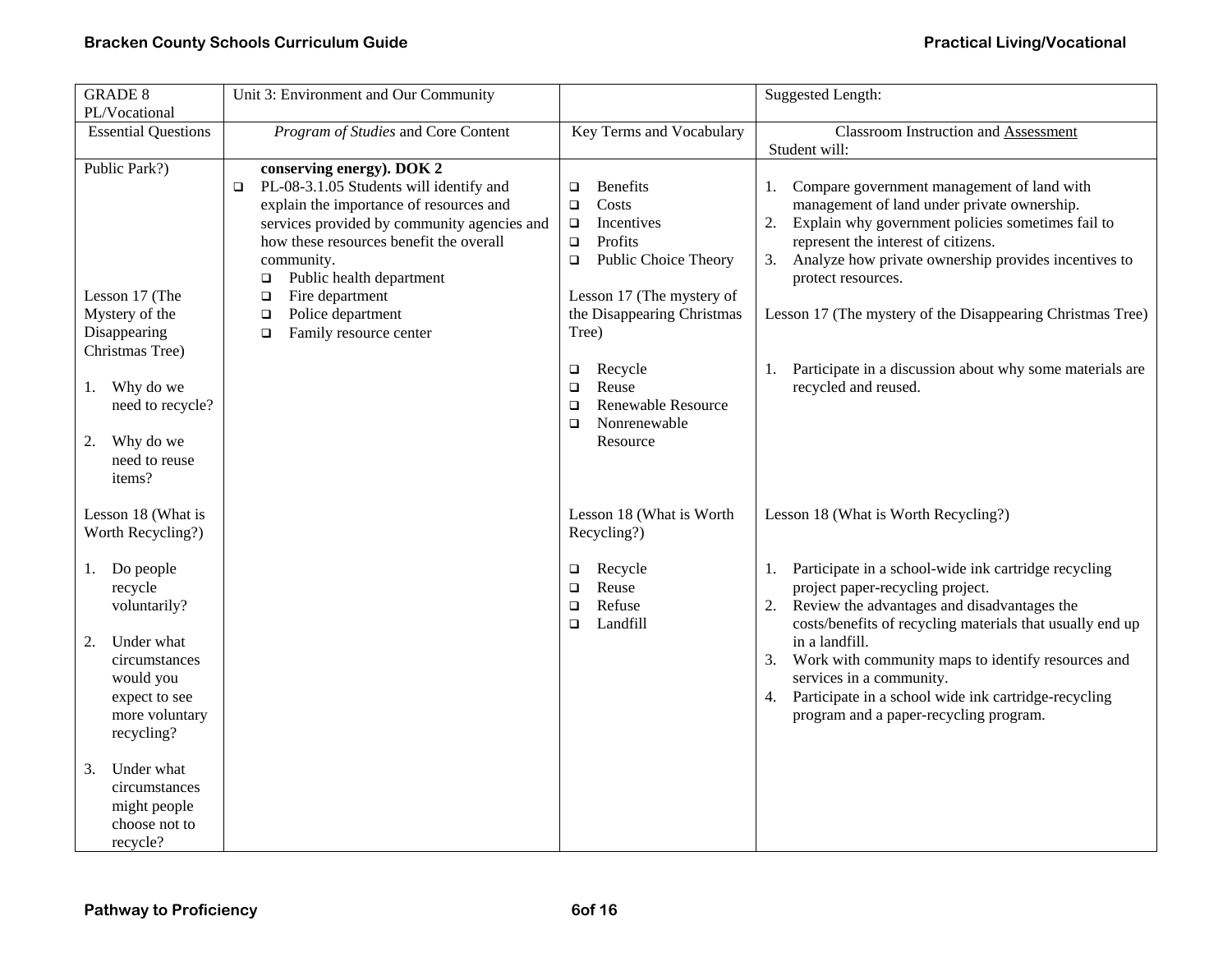| <b>Classroom Instruction and Assessment</b><br>Student will:<br>Take a series of assessments that will help to determine                                                                                                                                            |
|---------------------------------------------------------------------------------------------------------------------------------------------------------------------------------------------------------------------------------------------------------------------|
|                                                                                                                                                                                                                                                                     |
|                                                                                                                                                                                                                                                                     |
| a job that is best matched to the students' interests and<br>abilities.<br>Write an interview and a cover letter<br>Take part in a mock interview.<br>Fill in an electronic ILP.<br>Evaluation of work ethic on a daily basis.<br>Evaluation of keyboarding skills. |
|                                                                                                                                                                                                                                                                     |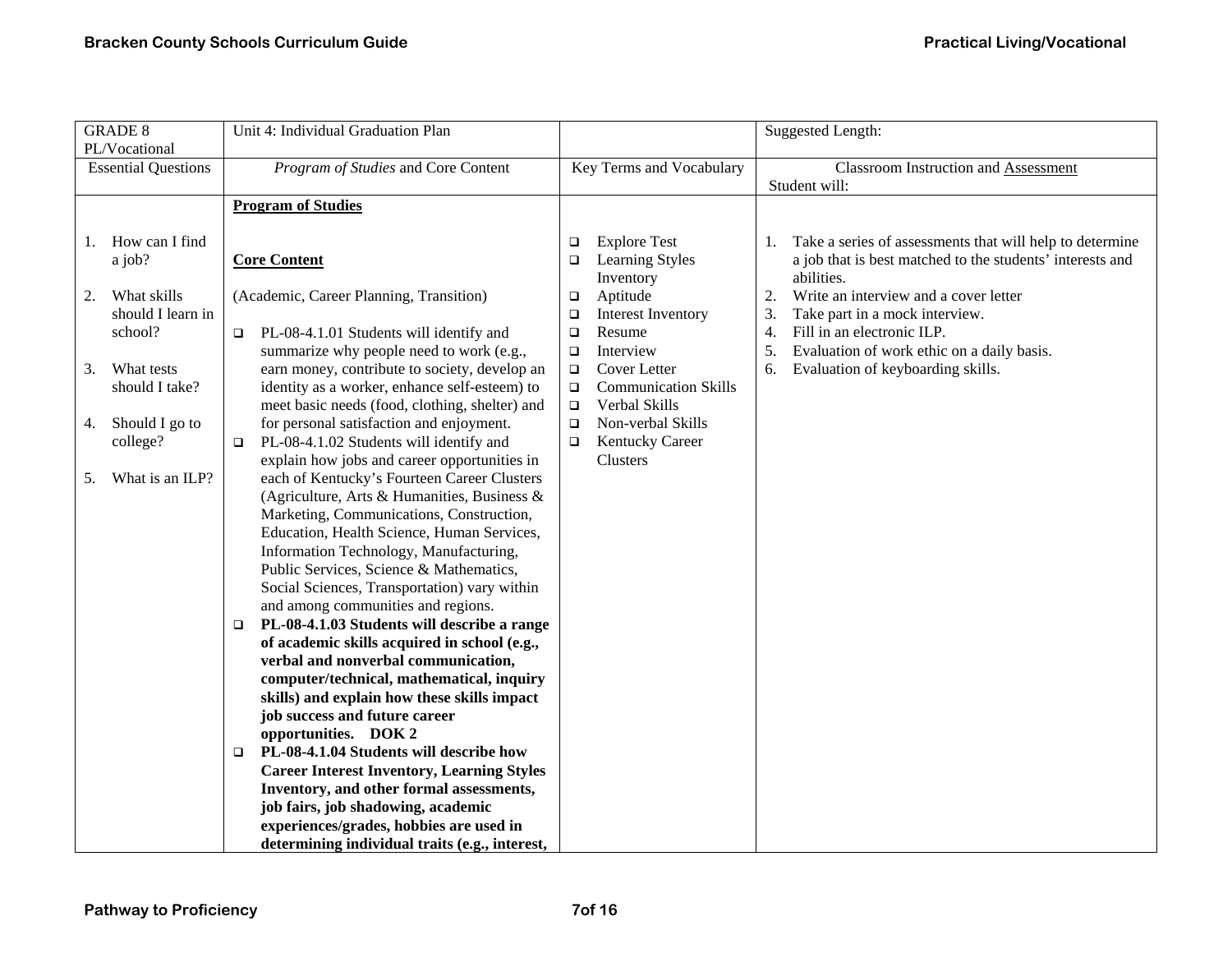| <b>GRADE 8</b>                              | Unit 4: Individual Graduation Plan                                                                                                                                                                                                                                                                                                                                                                                                                                                                                                                                                                                                                                                                                                                                                                                                                                                                                                                                                                                                                                                                                |                          | <b>Suggested Length:</b>                                     |
|---------------------------------------------|-------------------------------------------------------------------------------------------------------------------------------------------------------------------------------------------------------------------------------------------------------------------------------------------------------------------------------------------------------------------------------------------------------------------------------------------------------------------------------------------------------------------------------------------------------------------------------------------------------------------------------------------------------------------------------------------------------------------------------------------------------------------------------------------------------------------------------------------------------------------------------------------------------------------------------------------------------------------------------------------------------------------------------------------------------------------------------------------------------------------|--------------------------|--------------------------------------------------------------|
| PL/Vocational<br><b>Essential Questions</b> | Program of Studies and Core Content                                                                                                                                                                                                                                                                                                                                                                                                                                                                                                                                                                                                                                                                                                                                                                                                                                                                                                                                                                                                                                                                               | Key Terms and Vocabulary | <b>Classroom Instruction and Assessment</b><br>Student will: |
|                                             | abilities, learning styles) and explain how<br>knowledge of such traits is helpful in<br>developing career goals for and Individual<br>Learning Plan (ILP). DOK 3<br>PL-08-4.1.05 Students will explain and<br>$\Box$<br>evaluate resources (e.g., Internet, newspapers,<br>magazines, family members, counselors,<br>employers) and experiences (e.g., shadowing,<br>mentoring) that can be used for locating job<br>and career information.<br>PL-08-4.1.06 Students will explain and give<br>$\Box$<br>examples of the components of the Individual<br>Learning Plan (ILP) can be used as tool in<br>career planning:<br>Academic & career assessments<br>$\Box$<br>Career goals<br>$\Box$<br>Four year high school plan<br>$\Box$<br>Interest/hobbies<br>$\Box$<br>School and community activities<br>$\Box$<br>$\Box$ Work experiences<br>PL-08-4.1.07 Students will explain with<br>$\Box$<br>examples postsecondary options (e.g.,<br>community technical colleges, 4-year<br>colleges, military service) used when<br>developing career goals that are included in<br>the Individual Learning Plan (ILP). |                          |                                                              |
|                                             | <b>Program of Studies</b>                                                                                                                                                                                                                                                                                                                                                                                                                                                                                                                                                                                                                                                                                                                                                                                                                                                                                                                                                                                                                                                                                         |                          |                                                              |
|                                             | <b>Core Content</b>                                                                                                                                                                                                                                                                                                                                                                                                                                                                                                                                                                                                                                                                                                                                                                                                                                                                                                                                                                                                                                                                                               |                          |                                                              |
|                                             | (Employability Skills)                                                                                                                                                                                                                                                                                                                                                                                                                                                                                                                                                                                                                                                                                                                                                                                                                                                                                                                                                                                                                                                                                            |                          |                                                              |
|                                             | PL-08-4.2.01 Students will describe<br>▫<br>individual work habits/ethics (e.g.,<br>following directions, problem-solving, time                                                                                                                                                                                                                                                                                                                                                                                                                                                                                                                                                                                                                                                                                                                                                                                                                                                                                                                                                                                   |                          |                                                              |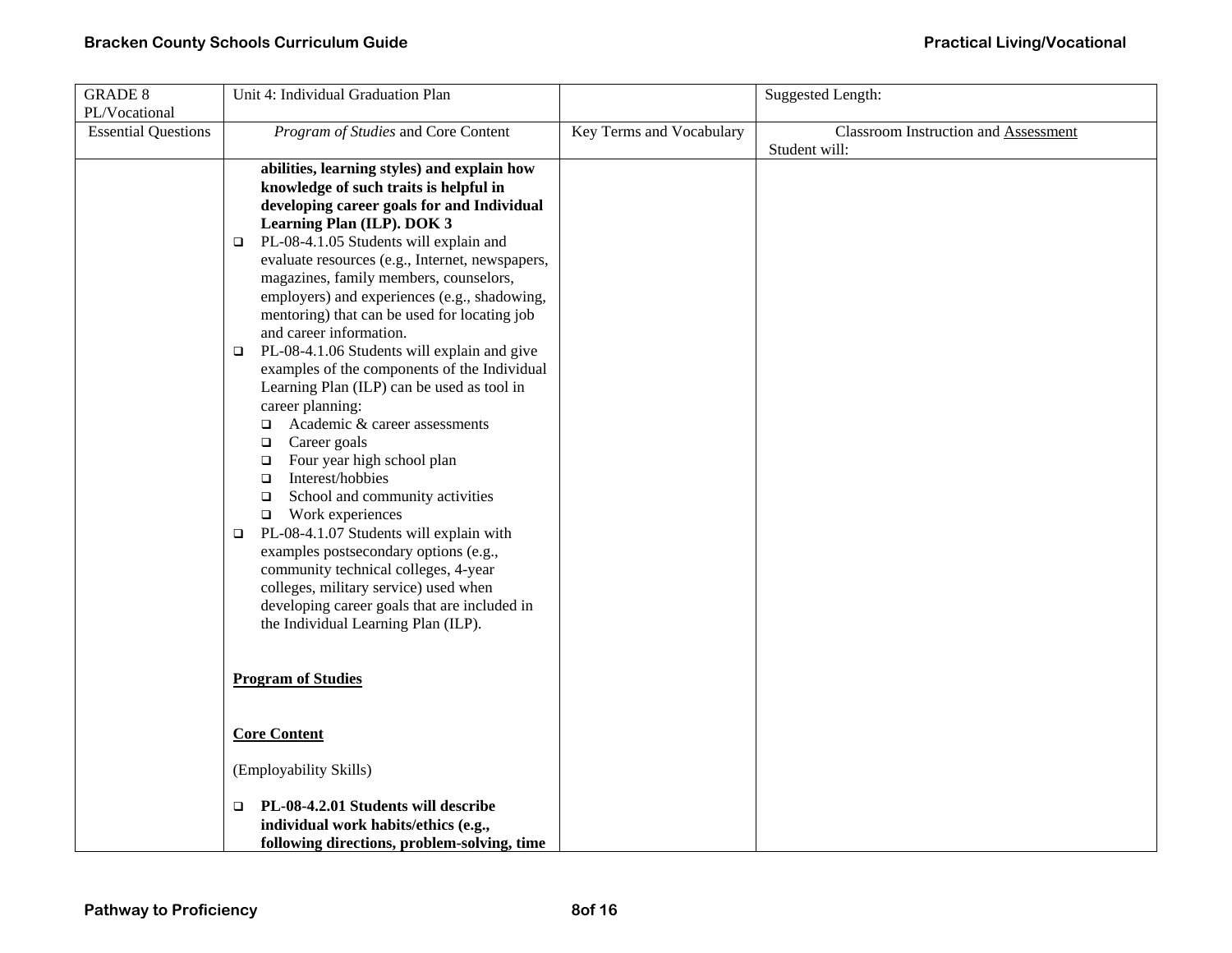| <b>GRADE 8</b>                              | Unit 4: Individual Graduation Plan                                                                                                                                                                                                                                                                                                                                                                                                                                                                                                                                                                                                                                                                                                                                                                                                    |                          | Suggested Length:                           |
|---------------------------------------------|---------------------------------------------------------------------------------------------------------------------------------------------------------------------------------------------------------------------------------------------------------------------------------------------------------------------------------------------------------------------------------------------------------------------------------------------------------------------------------------------------------------------------------------------------------------------------------------------------------------------------------------------------------------------------------------------------------------------------------------------------------------------------------------------------------------------------------------|--------------------------|---------------------------------------------|
| PL/Vocational<br><b>Essential Questions</b> | Program of Studies and Core Content                                                                                                                                                                                                                                                                                                                                                                                                                                                                                                                                                                                                                                                                                                                                                                                                   | Key Terms and Vocabulary | <b>Classroom Instruction and Assessment</b> |
|                                             |                                                                                                                                                                                                                                                                                                                                                                                                                                                                                                                                                                                                                                                                                                                                                                                                                                       |                          | Student will:                               |
|                                             | management, respect, self-discipline,<br>punctuality) and explain their importance<br>in the workplace. DOK 2<br>PL-08-4.2.02 Students will describe team<br>$\Box$<br>skills (e.g., goal setting, listening, following<br>directions, communicating, questioning,<br>problem-solving, dividing work) and<br>explain why they are important in the<br>workplace. DOK 2                                                                                                                                                                                                                                                                                                                                                                                                                                                                |                          |                                             |
|                                             | <b>Program of Studies</b>                                                                                                                                                                                                                                                                                                                                                                                                                                                                                                                                                                                                                                                                                                                                                                                                             |                          |                                             |
|                                             | <b>Core Content</b>                                                                                                                                                                                                                                                                                                                                                                                                                                                                                                                                                                                                                                                                                                                                                                                                                   |                          |                                             |
|                                             | (Communication/Technology)                                                                                                                                                                                                                                                                                                                                                                                                                                                                                                                                                                                                                                                                                                                                                                                                            |                          |                                             |
|                                             | PL-08-4.3.01 Students will explain how<br>$\Box$<br>jobs/careers (e.g., physical therapist,<br>meteorologist, radio & television broadcaster,<br>web designer) have created as a result of<br>scientific and technological advancements.<br>PL-08-4.3.02 Students will explain the<br>$\Box$<br>purposes of technology tools (e.g., multi-<br>media, Internet, digital camera,<br>teleconferencing, debit/credit card) and<br>analyze how these impact productivity in<br>homes, school and jobs. DOK 3<br>PL-08-4.3.03 Students will identify and<br>$\Box$<br>explain skills used to seek, obtain,<br>maintain, and change jobs/careers:<br>Written communication (e.g.,<br>$\Box$<br>preparing resume, writing a business<br>letter)<br>Nonverbal communication skills (e.g.,<br>$\Box$<br>making eye contact, listening, smiling, |                          |                                             |
|                                             | body language, facial expression,                                                                                                                                                                                                                                                                                                                                                                                                                                                                                                                                                                                                                                                                                                                                                                                                     |                          |                                             |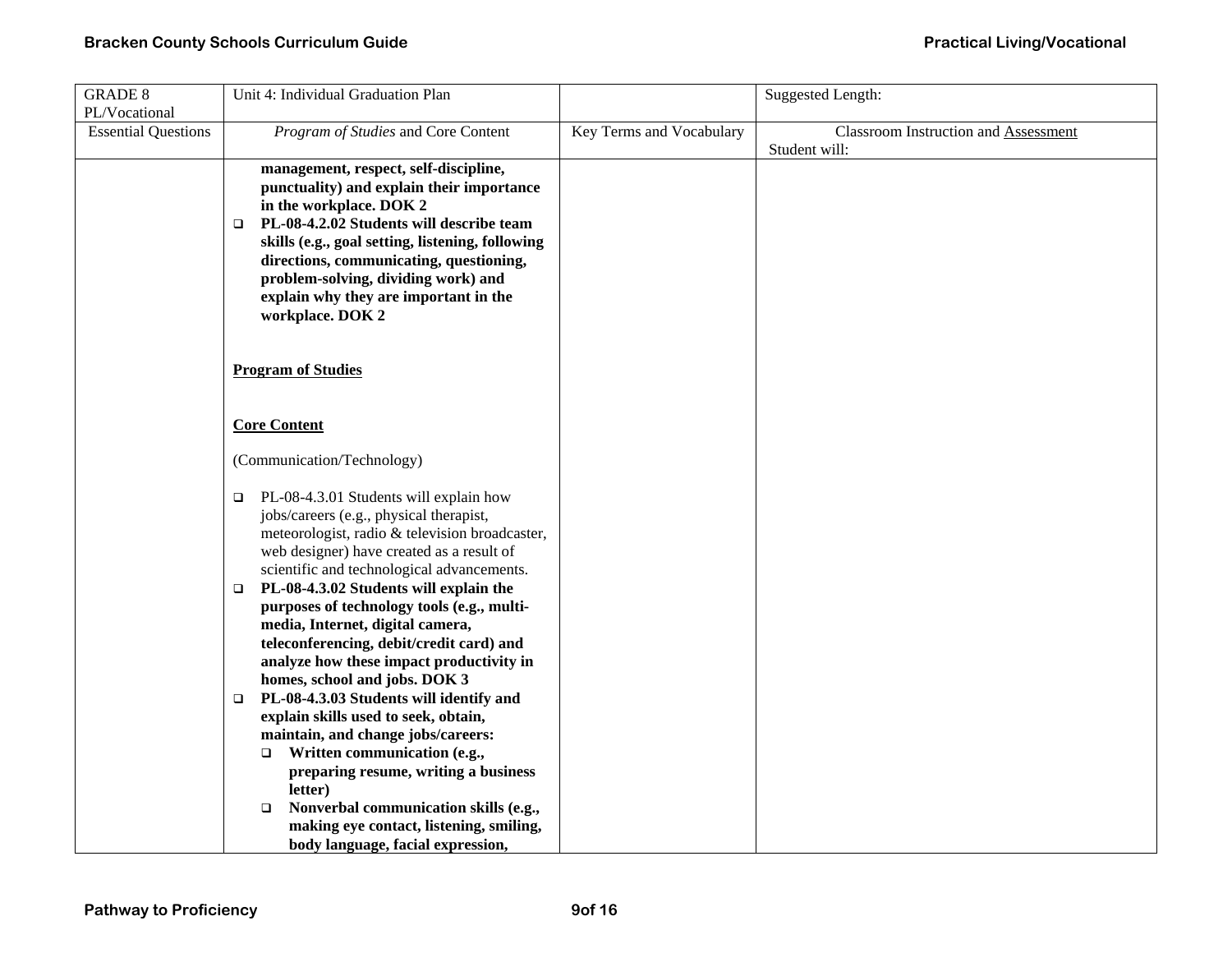| <b>GRADE 8</b>             | Unit 4: Individual Graduation Plan              |                          | <b>Suggested Length:</b>                    |
|----------------------------|-------------------------------------------------|--------------------------|---------------------------------------------|
| PL/Vocational              |                                                 |                          |                                             |
| <b>Essential Questions</b> | Program of Studies and Core Content             | Key Terms and Vocabulary | <b>Classroom Instruction and Assessment</b> |
|                            |                                                 |                          | Student will:                               |
|                            | posture, dress)                                 |                          |                                             |
|                            | Verbal skills (e.g., speaking, giving<br>o.     |                          |                                             |
|                            | responses, expressing appreciation,             |                          |                                             |
|                            | questioning, greeting)                          |                          |                                             |
|                            | Interview skills (e.g., friendly greeting,<br>◻ |                          |                                             |
|                            | maintain eye contact, show enthusiasm           |                          |                                             |
|                            | about the job, respond positively and           |                          |                                             |
|                            | honestly, plan questions to ask, listen         |                          |                                             |
|                            | carefully, thank interviewer) DOK 2             |                          |                                             |

|    | <b>GRADE 8</b>             | Unit 5: Health                                          |        |                          | Suggested Length: 3 weeks |                                                              |
|----|----------------------------|---------------------------------------------------------|--------|--------------------------|---------------------------|--------------------------------------------------------------|
|    | PL/Vocational              |                                                         |        |                          |                           |                                                              |
|    | <b>Essential Questions</b> | Program of Studies and Core Content                     |        | Key Terms and Vocabulary |                           | <b>Classroom Instruction and Assessment</b>                  |
|    |                            |                                                         |        | Student will:            |                           |                                                              |
|    |                            | <b>Program of Studies</b>                               |        |                          |                           |                                                              |
|    |                            |                                                         |        |                          |                           |                                                              |
| 1. | What are signs             | HE-6-17 identify causes and effects of eating<br>$\Box$ | $\Box$ | <b>Mental Health</b>     | $\Box$                    | Create (with a partner) a public service announcement        |
|    | of good mental             | disorders (e.g., anorexia, bulimia,                     | $\Box$ | <b>Emotional Health</b>  |                           | demonstrating appropriate refusal skills for risky           |
|    | health?                    | <i>overeating</i> ).                                    | $\Box$ | Values                   |                           | behaviors, e.g. drugs, alcohol, sexual activity.             |
|    |                            | HE-7-17 describe symptoms of mental illness<br>□        | $\Box$ | Personality              | □                         | Open-Response: What are 2 eating disorders? Describe         |
| 2. | What are the               | (e.g., depression, anxiety).                            | $\Box$ | Self-Concept             |                           | in detail, both disorders, as well as the necessary steps to |
|    | factors that               | HE-7-18 explain the importance of preventing<br>$\Box$  | $\Box$ | Self-Esteem              |                           | follow in helping someone overcome them.                     |
|    | shape                      | eating disorders (e.g., anorexia, bulimia,              | $\Box$ | Emotions                 | □                         | Open-Response: What is abstinence? Explain, in               |
|    | personality?               | <i>overeating</i> ).                                    | $\Box$ | <b>Hormones</b>          |                           | detail, the negative consequences of promiscuous             |
|    |                            | HE-8-16 identify health habits and behaviors<br>$\Box$  | $\Box$ | <b>Emotional Needs</b>   |                           | teenage behavior, and how abstinence is the only             |
| 3. | How does self-             | of adolescents that affect physical and                 | $\Box$ | Abstinence               |                           | effective method in eliminating these consequences.          |
|    | concept differ             | emotional wellness.                                     | $\Box$ | Refusal Skills           | $\Box$                    | Open-Response: Explain a "risky "situation commonly          |
|    | from self-                 | HE-8-20 explain the effects of eating<br>$\Box$         | $\Box$ | <b>Eating Disorders</b>  |                           | encountered by peers of your age group. Explain the          |
|    | esteem?                    | disorders on individuals and families.                  | $\Box$ | Anorexia Nervosa         |                           | consequences involved with making the wrong decision.        |
|    |                            |                                                         | $\Box$ | Malnutrition             |                           | as well as 3 refusal skills to remove yourself from the      |
| 4. | How does self-             |                                                         | $\Box$ | <b>Bulimia</b>           |                           | situation. Discuss the <b>positive</b> consequences of       |
|    | esteem affect              | <b>Core Content</b>                                     | $\Box$ | Problem solving          |                           | removing yourself from potentially dangerous                 |
|    | total health?              |                                                         | $\Box$ | Decision making          |                           | situations. (Note: Remember the consequences have an         |
|    |                            | PL-08-1.1.02 Students will recommend and<br>$\Box$      | $\Box$ | Refusal skills           |                           | effect not only on yourself, but loved ones and family       |
| 5. | What are                   | justify effective strategies (e.g., problem             | $\Box$ | Anger management         |                           | members as well.)                                            |
|    | emotions and               | solving, decision making, refusal skills,               | $\Box$ | Conflict resolution      | $\Box$                    | Write a letter to the school newspaper offering advice to    |
|    | how can they be            | anger management, conflict resolution,                  | $\Box$ | Compromise               |                           | classmates who feel overwhelmed. Who should they             |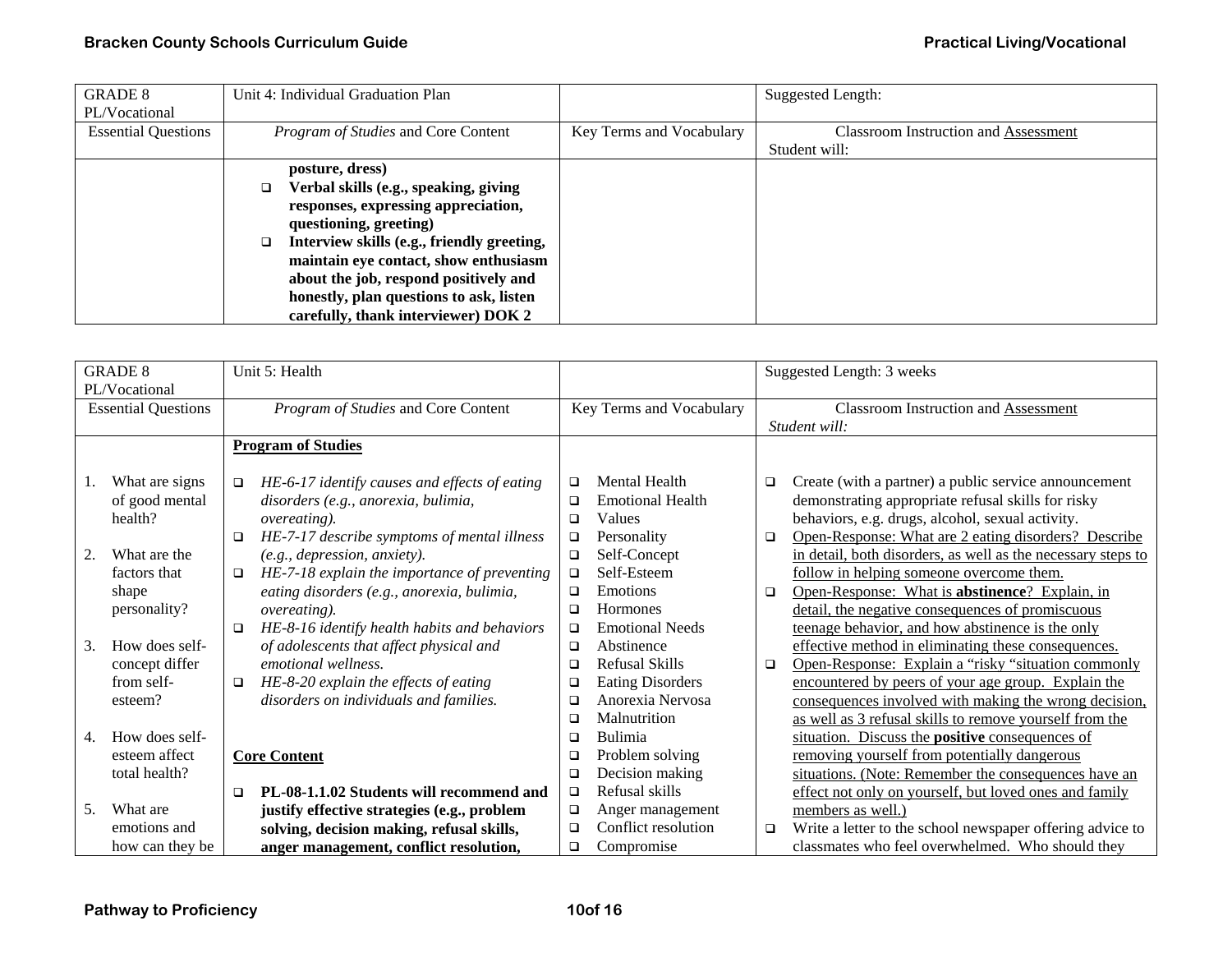| <b>GRADE 8</b>             |                 |        | Unit 5: Health                                                                   |        |                          |        | Suggested Length: 3 weeks                                 |
|----------------------------|-----------------|--------|----------------------------------------------------------------------------------|--------|--------------------------|--------|-----------------------------------------------------------|
| PL/Vocational              |                 |        |                                                                                  |        |                          |        |                                                           |
| <b>Essential Questions</b> |                 |        | Program of Studies and Core Content                                              |        | Key Terms and Vocabulary |        | Classroom Instruction and Assessment                      |
|                            |                 |        |                                                                                  |        |                          |        | Student will:                                             |
|                            | expressed in    |        | relaxation techniques, time management)                                          | $\Box$ | Collaboration            |        | talk to? What resources are available in and outside of   |
|                            | healthy ways?   |        | for responding to stress, conflict, peer                                         | □      | Negotiation              |        | school to help them with their problem? What strategies   |
|                            |                 |        | pressure, and bullying. DOK 2                                                    | □      | Coping strategies        |        | can they use in the future to prevent similar problems    |
| 6.                         | What are 3      | □      | PL-08-1.1.09 Students will explain causes,                                       |        |                          |        | from happening again? 1.2.04 DOK 2                        |
|                            | basic emotional |        | symptoms, and prevention of social (e.g.,                                        |        |                          |        |                                                           |
|                            | needs of all    |        | not getting along with others, disagreeable,                                     |        |                          |        |                                                           |
|                            | humans?         |        | being uncooperative) mental, and                                                 |        |                          | $\Box$ | Bell-Ringer:                                              |
|                            |                 |        | emotional problems (e.g., depression,                                            |        |                          |        | In your opinion, what are the two biggest stressors       |
| 7.                         | How do you      |        | anxiety, eating disorders). DOK 2                                                |        |                          |        | in an $8th$ graders life?                                 |
|                            | meet your       | □      | PL-08-1.1.10 Students will describe resources                                    |        |                          |        | What are two of the most effective coping strategies<br>◻ |
|                            | emotional       |        | (e.g. guidance counselors, drug counselors,                                      |        |                          |        | you have found to deal with these stressors? 1.1.02,      |
|                            | needs?          |        | parents, teachers) that are helpful for                                          |        |                          |        | 1.2.06 DOK 2                                              |
|                            |                 |        | individuals seeking treatment or counseling                                      |        |                          |        |                                                           |
|                            |                 |        | for negative behaviors or addictions (e.g. drug<br>addiction, eating disorders). |        |                          |        |                                                           |
|                            |                 |        | PL-08-1.1.11 Students will recommend                                             |        |                          |        |                                                           |
|                            |                 | $\Box$ | effective self-management and coping                                             |        |                          |        |                                                           |
|                            |                 |        | strategies (e.g., goal-setting, time-                                            |        |                          |        |                                                           |
|                            |                 |        | management, personal learning styles and                                         |        |                          |        |                                                           |
|                            |                 |        | preferences, and decision-making) for                                            |        |                          |        |                                                           |
|                            |                 |        | maintaining mental and emotional health.                                         |        |                          |        |                                                           |
|                            |                 |        |                                                                                  |        |                          |        |                                                           |
|                            |                 |        | DOK <sub>2</sub>                                                                 |        |                          |        |                                                           |

| <b>GRADE 8</b>             | Unit 6: Mental and Emotional Health                     |                          | Suggested Length: 4 weeks                   |
|----------------------------|---------------------------------------------------------|--------------------------|---------------------------------------------|
| PL/Vocational              |                                                         |                          |                                             |
| <b>Essential Questions</b> | <i>Program of Studies</i> and Core Content              | Key Terms and Vocabulary | <b>Classroom Instruction and Assessment</b> |
|                            |                                                         |                          | Student will:                               |
|                            | <b>Program of Studies</b>                               |                          |                                             |
|                            |                                                         |                          |                                             |
| What coping                | HE-5-20 apply stress management strategies.<br>$\Box$   |                          |                                             |
| strategies are             | HE-7-5 determine procedures for dealing<br>$\Box$       |                          |                                             |
| appropriate for            | with unsafe and threatening situations                  |                          |                                             |
| promoting                  | HE-7-19 develop strategies for overcoming<br>$\Box$     |                          |                                             |
| mental and                 | rejection, loss, and grief.                             |                          |                                             |
| emotional                  | HE-7-20 develop coping strategies to use with<br>$\Box$ |                          |                                             |
| health?                    | increasing peer pressure.                               |                          |                                             |
|                            | HE-7-21 describe how short- and long-term               |                          |                                             |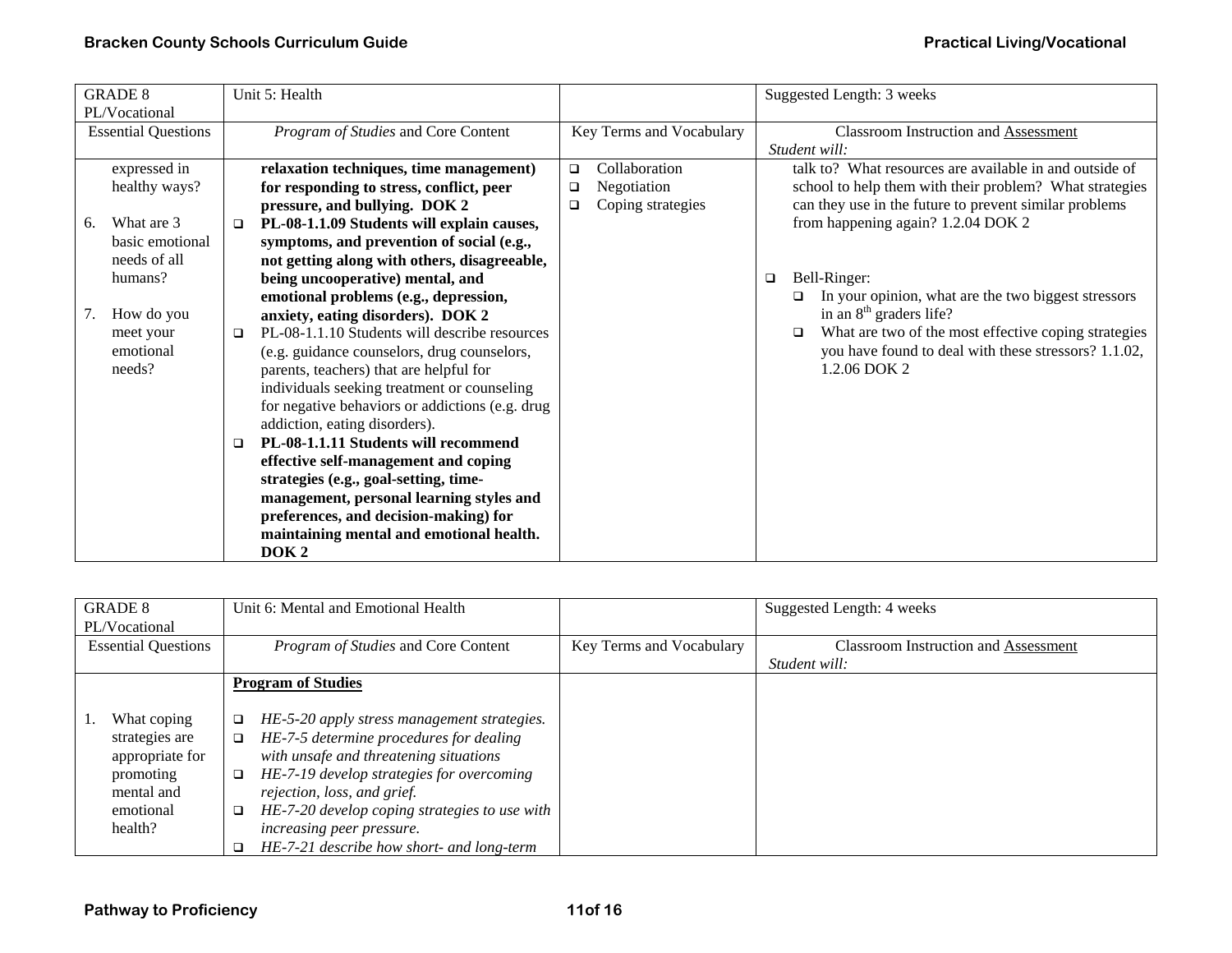| <b>GRADE 8</b>             | Unit 6: Mental and Emotional Health           |                          | Suggested Length: 4 weeks                   |
|----------------------------|-----------------------------------------------|--------------------------|---------------------------------------------|
| PL/Vocational              |                                               |                          |                                             |
| <b>Essential Questions</b> | <i>Program of Studies</i> and Core Content    | Key Terms and Vocabulary | <b>Classroom Instruction and Assessment</b> |
|                            |                                               |                          | Student will:                               |
|                            | goals are interrelated.                       |                          |                                             |
|                            | HE-7-22 evaluate health behaviors and         |                          |                                             |
|                            | <i>attitudes of peers.</i>                    |                          |                                             |
|                            | HE-8-21 practice strategies for dealing with  |                          |                                             |
|                            | peer pressure, managing stressful situations, |                          |                                             |
|                            | and preventing violence.                      |                          |                                             |
|                            | HE-8-22 implement strategies (e.g., time      |                          |                                             |
|                            | management, decision making) to enhance       |                          |                                             |
|                            | personal success and achievement.             |                          |                                             |
|                            | HE-8-23 determine and work toward long-       |                          |                                             |
|                            | term goals.                                   |                          |                                             |

| <b>GRADE 8</b>             |                             |                                                      | Unit 7: Fitness and Team Sports                                                       |             |                                             |               | <b>Suggested Length:</b>                                                                                |
|----------------------------|-----------------------------|------------------------------------------------------|---------------------------------------------------------------------------------------|-------------|---------------------------------------------|---------------|---------------------------------------------------------------------------------------------------------|
| PL/Vocational              |                             |                                                      |                                                                                       |             |                                             |               |                                                                                                         |
| <b>Essential Questions</b> |                             | Program of Studies and Core Content<br>Key Terms and |                                                                                       | Vocabulary  | <b>Classroom Instruction and Assessment</b> |               |                                                                                                         |
|                            |                             |                                                      |                                                                                       |             |                                             | Student will: |                                                                                                         |
|                            |                             |                                                      | <b>Program of Studies</b>                                                             |             |                                             |               |                                                                                                         |
|                            | What are the<br>benefits of | $\Box$                                               | PE-8-1 describe body changes following<br>regular participation in physical activity. | □<br>$\Box$ | Aerobic<br>Anaerobic                        | □             | Devise your own physical fitness program, which<br>utilizes the principles of fitness training. (Keep a |
|                            | physical                    | $\Box$                                               | PE-8-2 relate benefits of exercise and fitness to                                     | $\Box$      | Muscle strength                             |               | weekly record of your program over a six-week period.)                                                  |
|                            | fitness?                    |                                                      | physical development.                                                                 | □           | Muscle endurance                            | $\Box$        | Calculate your Target Heart Rate and make note of the                                                   |
|                            |                             | $\Box$                                               | PE-8-3 evaluate their own health-related                                              | ❏           | Flexibility                                 |               | dates you reached your THR with the precise pulse-rate                                                  |
| 2.                         | What are the 3              |                                                      | fitness.                                                                              | □           | Heart and lung                              |               | and exercise (s), which helped achieve that rate.                                                       |
|                            | principles of               | □                                                    | PE-8-4 monitor intensity of exercise (e.g.,                                           |             | endurance                                   | □             | <b>Portfolio:</b> Using the data collected from your six-week                                           |
|                            | fitness training?           |                                                      | resting heart rate, target heart rate, recovery                                       | □           | Body composition                            |               | program, create a "Fitness Brochure" which explains                                                     |
|                            |                             |                                                      | time).                                                                                | $\Box$      | <b>Target Pulse Rate</b>                    |               | the most beneficial sports and/or physical activities to                                                |
| 3.                         | Describe the                | $\Box$                                               | PE-8-5 apply principles of fitness training and                                       | $\Box$      | Warm-up                                     |               | remain healthy throughout life. (DO NOT LIMIT                                                           |
|                            | difference                  |                                                      | conditioning (e.g., frequency, intensity,                                             | $\Box$      | Exercise frequency                          |               | YOUR EXPLANATION TO PHYSICAL                                                                            |
|                            | between aerobic             |                                                      | duration, mode) in activities (e.g., running,                                         | $\Box$      | <b>Exercise Intensity</b>                   |               | BENEFITS) 2.2.01, 2.3.01 DOK 2                                                                          |
|                            | and anaerobic               |                                                      | jogging, aerobics).                                                                   | □           | Cool-down                                   | □             | Open-Response: Exercise and physical activity make                                                      |
|                            | exercise.                   | $\Box$                                               | PE-8-6 enhance personal fitness goals and                                             | ❏           | Types of exercise                           |               | you look and feel better. Compare and contrast the                                                      |
|                            |                             |                                                      | personal fitness programs                                                             | $\Box$      | Duration (of exercise)                      |               | physical benefits of physical activity, with the social and                                             |
|                            |                             | $\Box$                                               | PE-8-7 apply movement concepts (e.g., space                                           | $\Box$      | Empathy                                     |               | emotional benefits. Then explain which of these 3                                                       |
|                            |                             |                                                      | awareness, effort, formations that occur                                              | $\Box$      | Respect                                     |               | benefits is the most important, in your opinion. 2.2.01                                                 |
|                            |                             |                                                      | between objects and people) in various games                                          | $\Box$      | Communication                               |               | DOK <sub>2</sub>                                                                                        |
|                            |                             |                                                      | and sports activities.                                                                | ❏           | Cooperation                                 | ❏             | Open-Response: We have all heard the cliché: "It's not                                                  |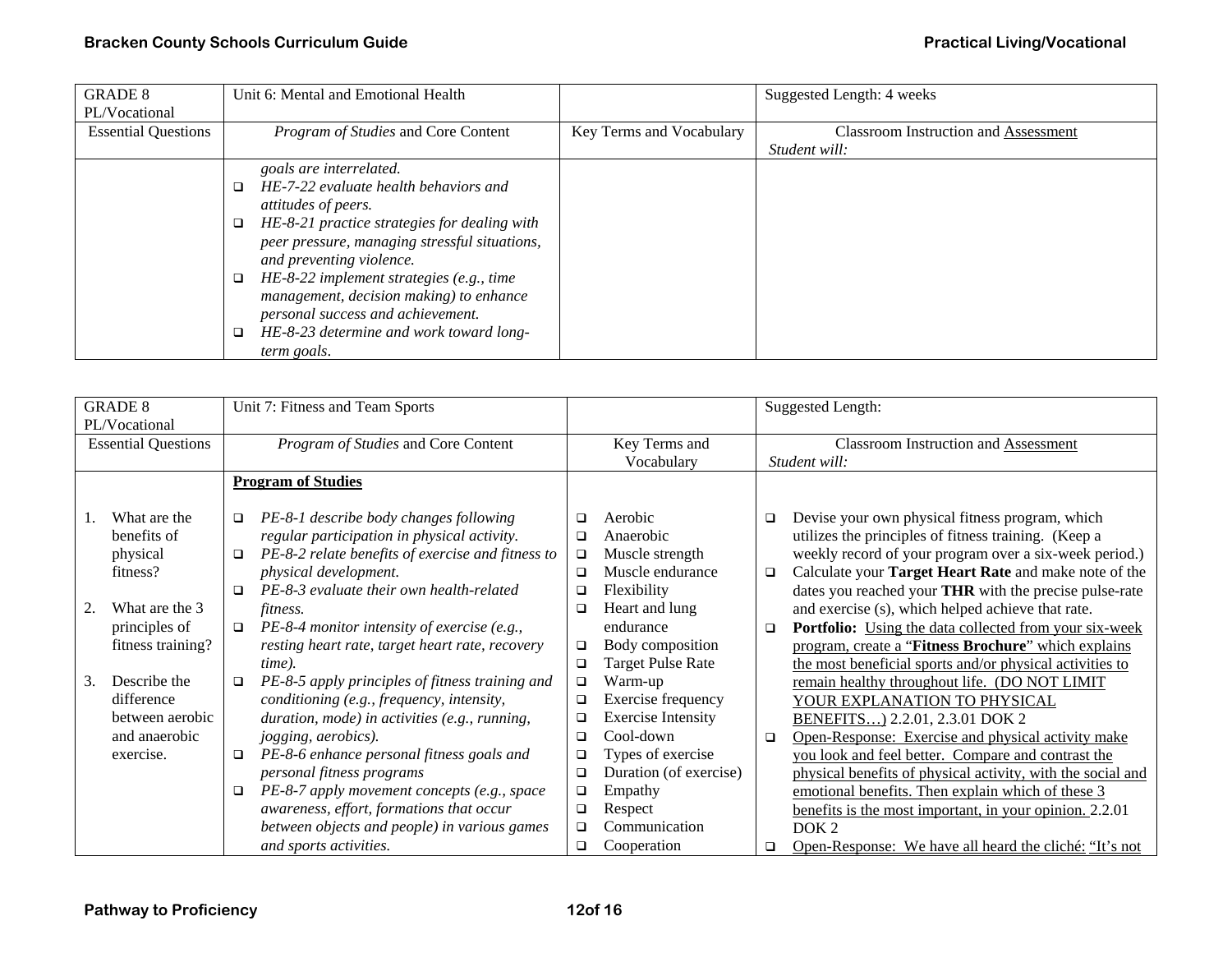| <b>GRADE 8</b><br>PL/Vocational | Unit 7: Fitness and Team Sports                                                                                                                                                                                                                                                                                                                                                                                                                                                                                                                                                                                                                                                                                                                                                                                                                                                                                                                                                                                                                                                                                                                                                                                                                                                      |                                                                                                                                                                       | Suggested Length:                                                                                                                                                                                                                                                                                                                                                                                                                                                                                                                                                                                                                                                                                                                                                                                                                                                                                                                                                                                                                                                                                                                                                                                                                                                                                                                                                                                                                                                           |
|---------------------------------|--------------------------------------------------------------------------------------------------------------------------------------------------------------------------------------------------------------------------------------------------------------------------------------------------------------------------------------------------------------------------------------------------------------------------------------------------------------------------------------------------------------------------------------------------------------------------------------------------------------------------------------------------------------------------------------------------------------------------------------------------------------------------------------------------------------------------------------------------------------------------------------------------------------------------------------------------------------------------------------------------------------------------------------------------------------------------------------------------------------------------------------------------------------------------------------------------------------------------------------------------------------------------------------|-----------------------------------------------------------------------------------------------------------------------------------------------------------------------|-----------------------------------------------------------------------------------------------------------------------------------------------------------------------------------------------------------------------------------------------------------------------------------------------------------------------------------------------------------------------------------------------------------------------------------------------------------------------------------------------------------------------------------------------------------------------------------------------------------------------------------------------------------------------------------------------------------------------------------------------------------------------------------------------------------------------------------------------------------------------------------------------------------------------------------------------------------------------------------------------------------------------------------------------------------------------------------------------------------------------------------------------------------------------------------------------------------------------------------------------------------------------------------------------------------------------------------------------------------------------------------------------------------------------------------------------------------------------------|
| <b>Essential Questions</b>      | Program of Studies and Core Content                                                                                                                                                                                                                                                                                                                                                                                                                                                                                                                                                                                                                                                                                                                                                                                                                                                                                                                                                                                                                                                                                                                                                                                                                                                  | Key Terms and<br>Vocabulary                                                                                                                                           | <b>Classroom Instruction and Assessment</b><br>Student will:                                                                                                                                                                                                                                                                                                                                                                                                                                                                                                                                                                                                                                                                                                                                                                                                                                                                                                                                                                                                                                                                                                                                                                                                                                                                                                                                                                                                                |
|                                 | PE-8-8 demonstrate principles of motor skill<br>$\Box$<br>refinement (e.g., accuracy, techniques,<br>physics).<br>PE-8-9 use basic offensive and defensive<br>$\Box$<br>strategies in modified versions of team and<br>individual sports.<br>PE-8-10 critique transitional movement<br>$\Box$<br>sequences and patterns to make<br>recommendations for improvement.<br>$\Box$ PE-8-11 develop transitional motor skills for<br>participation in games, activities, and rhythmic<br>movements (e.g., baseball, soccer, basketball).<br>PE-8-12 refine techniques to achieve<br>$\Box$<br>consistency in performance of fundamental<br>skills (e.g., throwing, catching, kicking,<br>striking, dribbling) in games and activities.<br>PE-8-13 analyze object manipulation to make<br>□<br>recommendations for improvement.<br>$\Box$ PE-8-14 demonstrate sportsmanship (e.g., fair<br>play, following rules, accepting officials'<br>decisions, controlling responses) as it applies<br>to participants and spectators.<br>$\Box$ PE-8-15 develop techniques and refine skills<br>related to performance in games and sports.<br>PE-8-16 analyze benefits of regular<br>$\Box$<br>participation in leisure, recreational, and<br>competitive physical activity.<br><b>Core Content</b> | Active listening<br>$\Box$<br>$\Box$<br>Body language<br>Problem solving<br>$\Box$<br>Decision making<br>$\Box$<br>Food Guide Pyramid<br>$\Box$<br>Calories<br>$\Box$ | whether you win or lose, it's how you play the game."<br>In your own words, explain what this statement means,<br>and why "fair play" and sportsmanship are equally, if<br>not more important, than the outcome of any athletic<br>competition. 2.2.01 DOK 2<br>Keep a "Physical Activity Journal" during your<br>$\Box$<br>physical education grading period. Record the day, date,<br>and length of time spent being physically active in, as<br>well as, outside of class.<br>Analyze and record the number of hours spent being<br>$\Box$<br>physically active, and provides a summary of why some<br>weeks were healthier from a physical activity<br>standpoint, than others. Include a "bar graph"<br>demonstrating the hours spent being physically active<br>each week. Conclude by reflecting upon your mood<br>(mental/emotional state) on your days of exercise verses<br>non-exercise days. 2.2.01, 2.3.01 DOK 2<br>PRESIDENTIAL PHYSICAL FITNESS TEST:<br>□<br>Right angle push-ups (muscular strength)<br>$\Box$<br>Partial curl-ups (muscular endurance)<br>$\Box$<br>V-sit reach (flexibility)<br>$\Box$<br>Shuttle run (agility)<br>$\Box$<br>1 mile run (cardio respiratory endurance) 2.3.01<br>$\Box$<br>DOK <sub>2</sub><br>Open-Response:<br>□<br>Name 4 social interaction skills.<br>$\Box$<br>Which 2 of the 4 social interaction skills do you<br>$\Box$<br>value most in a friend? Explain why, and give<br>examples if necessary. 1.1.01 DOK 2 |
|                                 | $\Box$ PL-08-1.1.01 Students will explain the<br>importance of effective social interaction<br>skills (e.g., respect, self-advocacy,<br>cooperation, communication, identifying<br>and being open to different perspectives and<br>points of view, empathy, friendship). DOK<br>2                                                                                                                                                                                                                                                                                                                                                                                                                                                                                                                                                                                                                                                                                                                                                                                                                                                                                                                                                                                                    |                                                                                                                                                                       | "STRESS TEST" survey.<br>$\Box$<br>7 day schedule: (Partners)<br>$\Box$<br>School<br>$\Box$<br>Homework<br>$\Box$<br>Extra-curr. Activities<br>$\Box$<br>Leisure 1.1.02 DOK 2<br>$\Box$                                                                                                                                                                                                                                                                                                                                                                                                                                                                                                                                                                                                                                                                                                                                                                                                                                                                                                                                                                                                                                                                                                                                                                                                                                                                                     |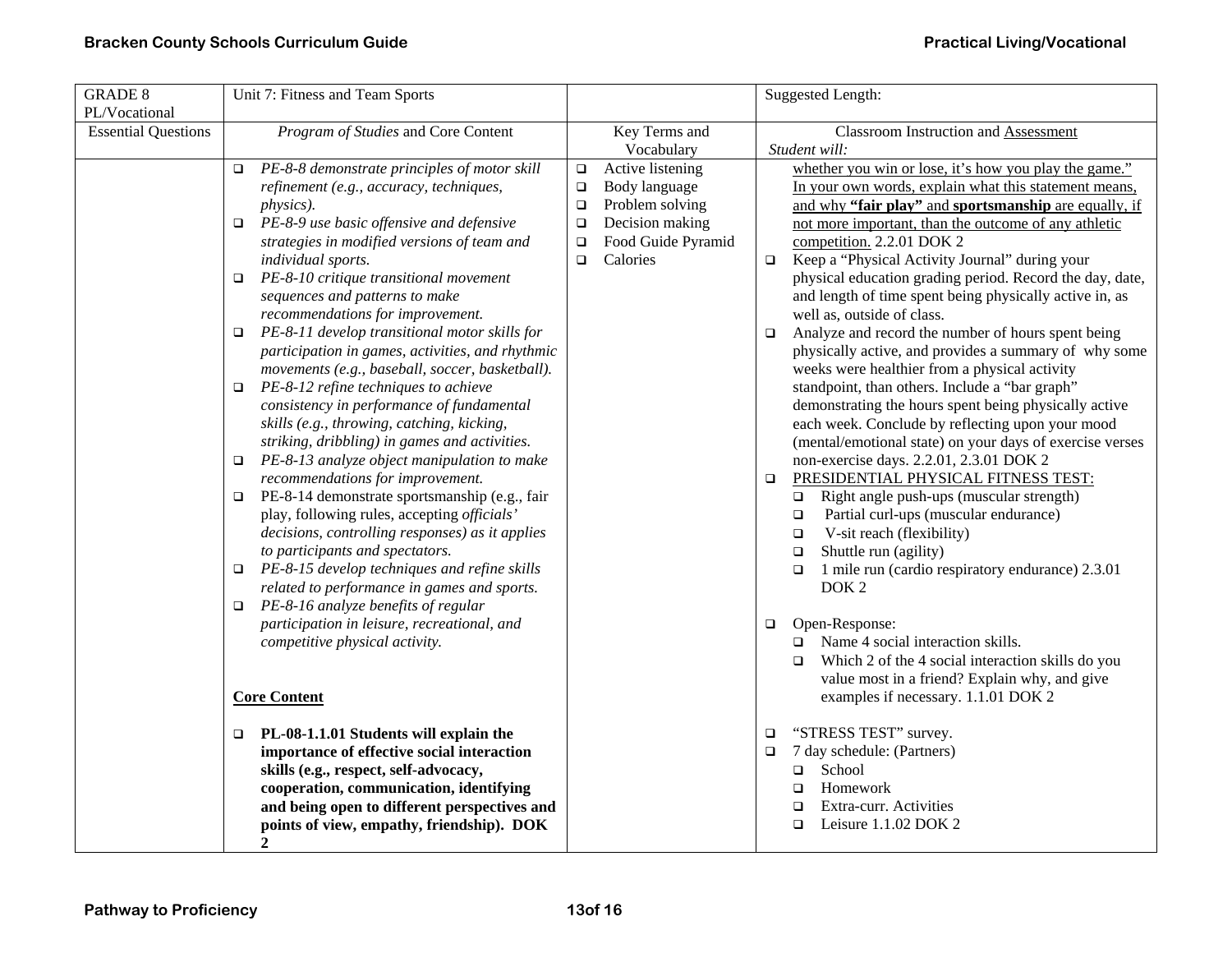| <b>GRADE 8</b>                              | Unit 7: Fitness and Team Sports                                                                                                                                                                                                                                                                                                                                                                                                                                                                                                                                                                                                                                                                                                                                                                                                                                                                                                                                                                                                                                                                                                                                                                                                                                                                                                                                                                                                                                                                                                                                                                                                                                                         |                             | Suggested Length:                                                                                                                                                                                                                                                                                                                                                                                                                                                                                                                                                                                                                                                                                                                                                                          |
|---------------------------------------------|-----------------------------------------------------------------------------------------------------------------------------------------------------------------------------------------------------------------------------------------------------------------------------------------------------------------------------------------------------------------------------------------------------------------------------------------------------------------------------------------------------------------------------------------------------------------------------------------------------------------------------------------------------------------------------------------------------------------------------------------------------------------------------------------------------------------------------------------------------------------------------------------------------------------------------------------------------------------------------------------------------------------------------------------------------------------------------------------------------------------------------------------------------------------------------------------------------------------------------------------------------------------------------------------------------------------------------------------------------------------------------------------------------------------------------------------------------------------------------------------------------------------------------------------------------------------------------------------------------------------------------------------------------------------------------------------|-----------------------------|--------------------------------------------------------------------------------------------------------------------------------------------------------------------------------------------------------------------------------------------------------------------------------------------------------------------------------------------------------------------------------------------------------------------------------------------------------------------------------------------------------------------------------------------------------------------------------------------------------------------------------------------------------------------------------------------------------------------------------------------------------------------------------------------|
| PL/Vocational<br><b>Essential Questions</b> | Program of Studies and Core Content                                                                                                                                                                                                                                                                                                                                                                                                                                                                                                                                                                                                                                                                                                                                                                                                                                                                                                                                                                                                                                                                                                                                                                                                                                                                                                                                                                                                                                                                                                                                                                                                                                                     | Key Terms and<br>Vocabulary | Classroom Instruction and Assessment<br>Student will:                                                                                                                                                                                                                                                                                                                                                                                                                                                                                                                                                                                                                                                                                                                                      |
|                                             | PL-08-1.1.02 Students will recommend and<br>$\Box$<br>justify effective strategies (e.g.,<br>communication, problem solving, decision<br>making, refusal skills, anger management,<br>conflict resolution, relaxation techniques,<br>time management) for responding to stress,<br>conflict, peer pressure, and bullying. DOK<br>$\overline{2}$<br>PL-08-1.1.03 Students will explain how<br>$\Box$<br>physical, social, and emotional changes (e.g.,<br>growth spurts, peer influence, self-confidence,<br>mood swings) occur during adolescence.<br>PL-08-1.1.04 Students will explain basic<br>□<br>structures and function of the reproductive<br>system and its impact on an individual's well<br>being.<br>PL-08-1.1.06 Students will explain how<br>$\Box$<br>individual behavior choices and habits<br>relating to diet, exercise, rest, and other<br>choices (e.g., tobacco, alcohol, illegal drugs)<br>affect various body systems (e.g.,<br>circulatory, respiratory, nervous, digestive).<br>DOK <sub>2</sub><br>PL-08-1.1.07 Students will describe<br>$\Box$<br>symptoms, causes, patterns of transmission,<br>prevention and treatments of communicable<br>(colds, flu/influenza, mononucleosis,<br>hepatitis, HIV/AIDS/STD, tuberculosis) and<br>non-communicable diseases (cancer,<br>cardiovascular disease, diabetes, obesity,<br>asthma, emphysema). DOK 3<br>PL-08-1.1.08 Students will explain risks<br>$\Box$<br>associated with unhealthy habits and<br>behaviors (e.g., substance use/abuse of<br>tobacco, alcohol, inhalants, illegal drugs,<br>prescription drugs, dietary habits/eating<br>disorders, irregular exercise habits, sexual<br>activity). DOK 2 |                             | Open-Response:<br>$\Box$<br>$\Box$ Name 4 body systems.<br>For each system named explain a negative behavior<br>$\Box$<br>choice and its short/long term effect(s) on that<br>system. 1.2.01 DOK 2<br>Open-Response:<br>$\Box$<br>Explain the difference between communicable and<br>non-communicable diseases.<br>Give 2(each) specific examples of communicable<br>$\Box$<br>and non-communicable diseases. Explain how each<br>disease is contracted. 1.2.02 DOK 2<br>Open-Response: Eating healthy foods and exercising<br>$\Box$<br>regularly prevents the onset of adult diseases.<br>Explain, in detail, the 2 Dietary Guidelines for<br>$\Box$<br>Americans. Also, give 2 examples of the physical<br>benefits of adhering to these guidelines, as you<br>grow older. 1.3.02 DOK 2 |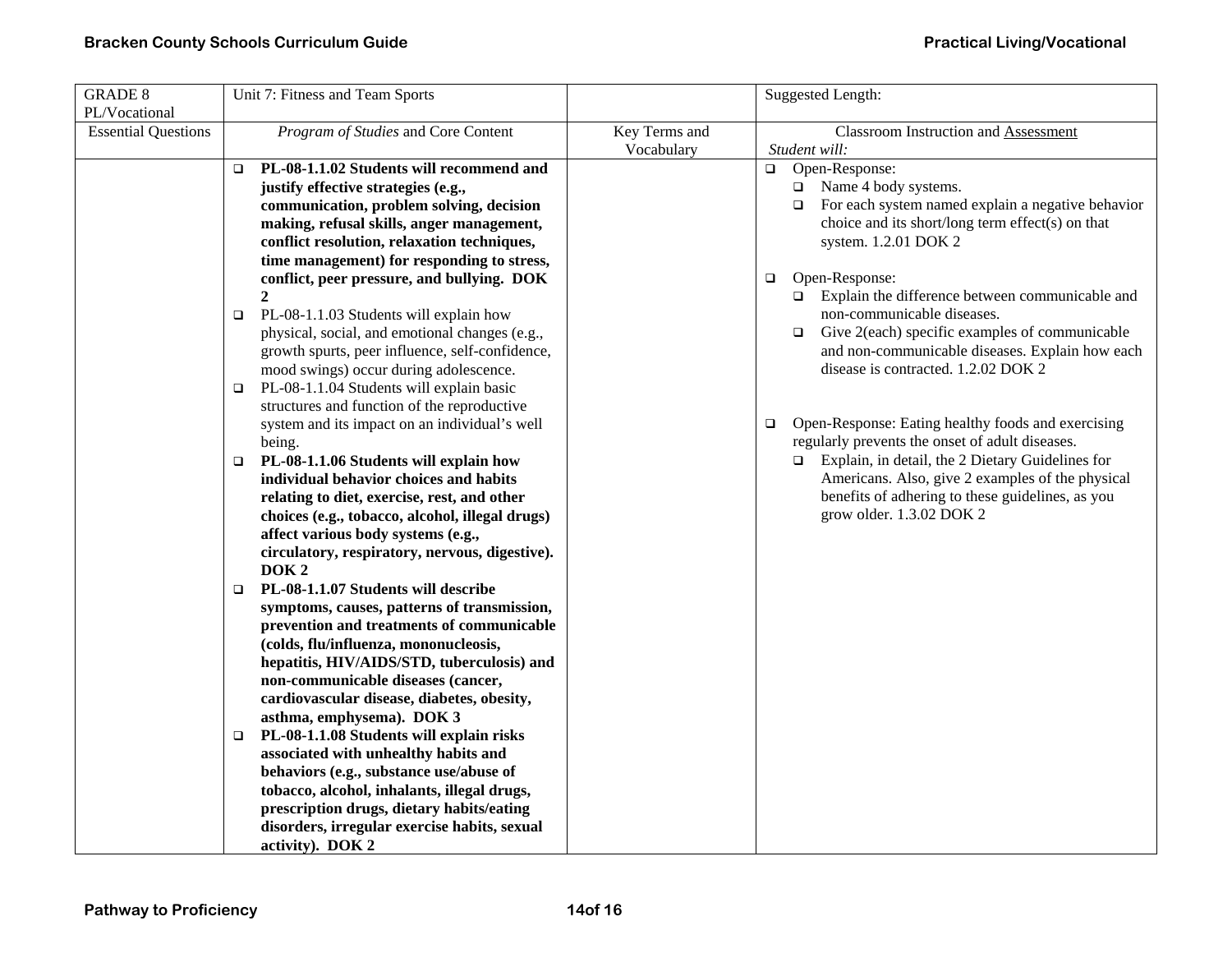| <b>GRADE 8</b>             | Unit 7: Fitness and Team Sports                     |               | <b>Suggested Length:</b>                    |
|----------------------------|-----------------------------------------------------|---------------|---------------------------------------------|
| PL/Vocational              |                                                     |               |                                             |
| <b>Essential Questions</b> | Program of Studies and Core Content                 | Key Terms and | <b>Classroom Instruction and Assessment</b> |
|                            |                                                     | Vocabulary    | Student will:                               |
|                            | PL-08-1.2.01 Students will explain how<br>$\Box$    |               |                                             |
|                            | nutrients (protein, carbohydrates, fats,            |               |                                             |
|                            | minerals, vitamins, water) are important for the    |               |                                             |
|                            | growth and development of healthy bodies            |               |                                             |
|                            | (e.g., strong bones and muscles, energy,            |               |                                             |
|                            | healthy organs).                                    |               |                                             |
|                            | PL-08-1.2.02 Students will explain why key<br>□     |               |                                             |
|                            | recommendations made in the Dietary                 |               |                                             |
|                            | Guidelines for Americans contribute to good         |               |                                             |
|                            | health. DOK 2                                       |               |                                             |
|                            | PL-08-2.1.01 Students will apply a<br>□             |               |                                             |
|                            | combination techniques of locomotor and             |               |                                             |
|                            | nonlocomotor skills which are necessary for         |               |                                             |
|                            | the improvement of transitional motor skills        |               |                                             |
|                            | (e.g., punting, serving, dribbling):                |               |                                             |
|                            | $\Box$ locomotor - moving from one place to         |               |                                             |
|                            | another (e.g., running, skipping, hopping)          |               |                                             |
|                            | nonlocomotor – stationary (e.g., bending,<br>$\Box$ |               |                                             |
|                            | stretching, twisting) movements                     |               |                                             |
|                            | PL-08-2.1.02 Students will analyze the<br>$\Box$    |               |                                             |
|                            | principles of motor skill refinements (e.g.,        |               |                                             |
|                            | accuracy, technique, movement).                     |               |                                             |
|                            | PL-08-2.2.01 Students will explain how<br>$\Box$    |               |                                             |
|                            | physical, emotional/mental, and social              |               |                                             |
|                            | benefits result from regular participation in       |               |                                             |
|                            | leisure, recreational, or competitive physical      |               |                                             |
|                            | activities:                                         |               |                                             |
|                            | Physical benefits (e.g., Weight<br>$\Box$           |               |                                             |
|                            | management, muscular strength,                      |               |                                             |
|                            | muscular endurance, flexibility, cardio-            |               |                                             |
|                            | respiratory/cardiovascular endurance,               |               |                                             |
|                            | control of body movements, stress                   |               |                                             |
|                            | reduction, body composition, decreased              |               |                                             |
|                            | resting heart rate, reduced cholesterol             |               |                                             |
|                            | levels)                                             |               |                                             |
|                            | Social benefits (e.g., Positive<br>$\Box$           |               |                                             |
|                            | interactions with others, respect for self          |               |                                             |
|                            | and others, enjoyment, self-expression,             |               |                                             |